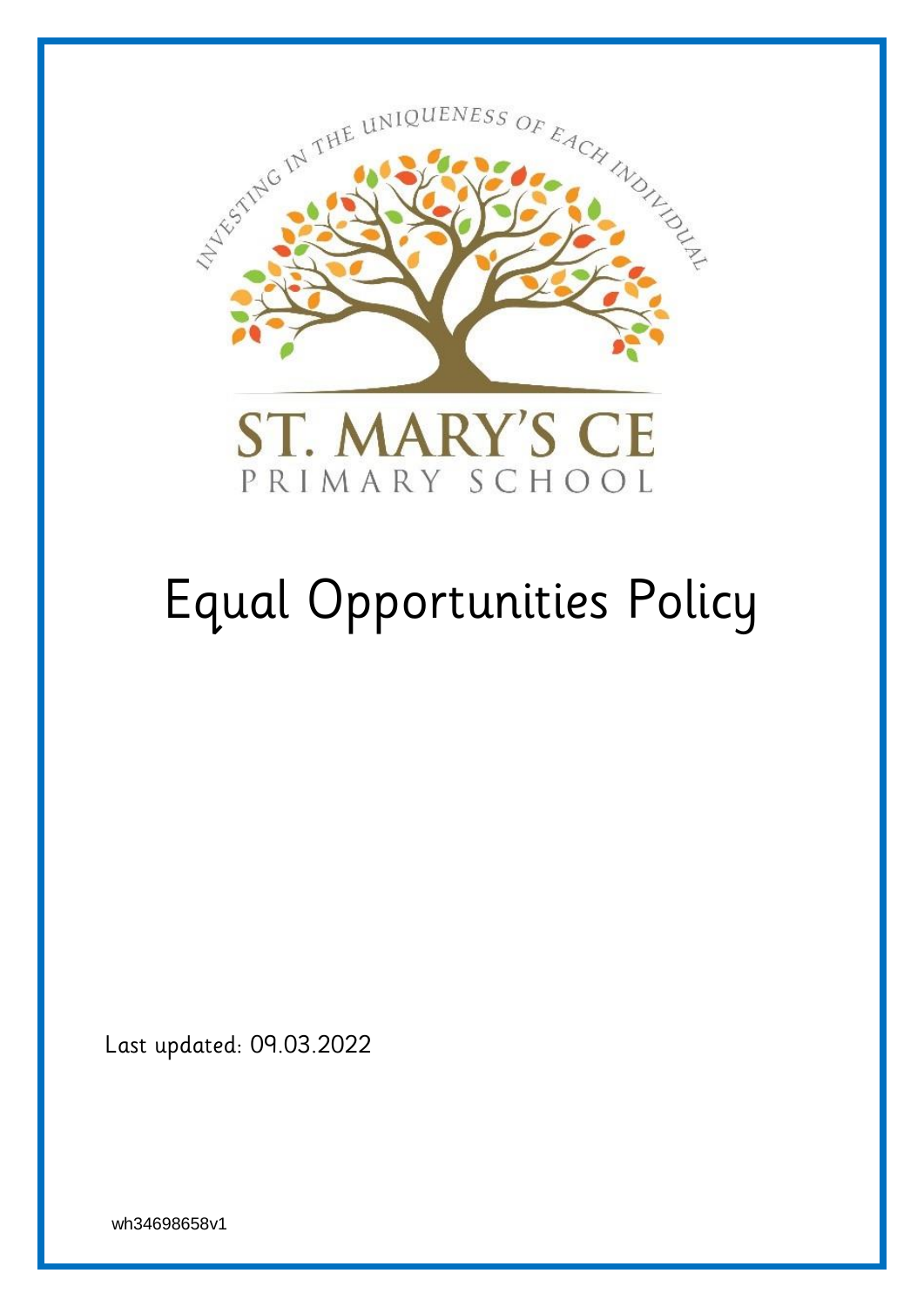# Contents:

[Statement of intent](#page-2-0)

- 1. [Legal framework](#page-3-0)
- 2. [Roles and responsibilities](#page-3-1)
- 3. [Data protection](#page-4-0)
- 4. [Protected characteristics](#page-4-1)
- 5. [Sex](#page-5-0)
- 6. [Race and ethnicity](#page-6-0)
- 7. [Disability](#page-6-1)
- 8. [Religion and belief](#page-7-0)
- 9. [Sexual orientation](#page-7-1)
- 10. [Gender reassignment](#page-7-2)
- 11. [Pregnancy and maternity](#page-8-0)
- 12. [Looked after children](#page-8-1) (LAC)
- 13. [The curriculum](#page-8-2)
- 14. [Promoting inclusion](#page-9-0)
- 15. [Supporting pupils with medical conditions](#page-9-1)
- 16. [Pupils that have left school](#page-9-2)
- 17. [The Public Sector Equality Duty](#page-10-0)
- 18. [Bullying and discrimination](#page-10-1)
- 19. [Staff training](#page-10-2)
- 20. [Monitoring and review](#page-11-0)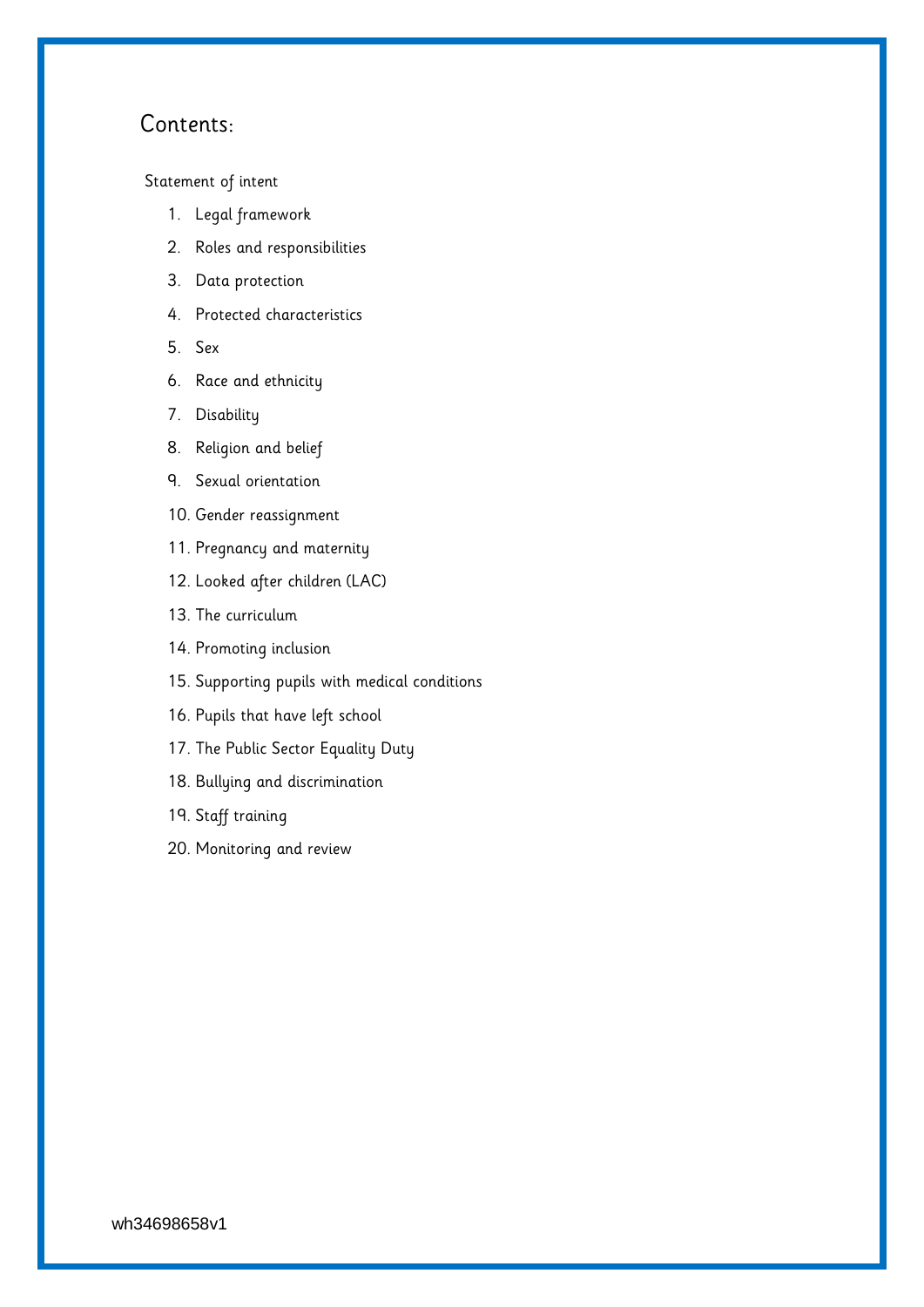# <span id="page-2-0"></span>Statement of intent

St Mary's CE Primary School understands that, under the Equality Act 2010, all schools have a duty to:

- Eliminate unlawful discrimination, harassment and victimisation;
- Advance equality between different groups;
- Foster good relations between different groups; and
- Promote mental health and wellbeing.

Our school's overall values are underpinned by our statutory duties under the Equality Act 2010. We are dedicated to ensuring that every pupil receives an education that offers them the best chance at fulfilling their potential, and to promoting mental wellbeing amongst our pupils. We have developed this policy to provide a clear framework for how we will achieve our school's aims.

This document describes how St. Mary's CE Primary fulfils its responsibilities under the Public Sector Equality Duty and sets out the school's equality objectives. We welcome our duties under the Equality Act 2010.

Our school's demographic state is directly linked to our overall aims/objectives for achieving equality. Specifically, we aim to:

- 1. To analyse our current Equalities practices and systems.
- 2. To increase staff understanding of prejudice-related incidents and its implications for our school. This will be achieved through training and discussion; the outcome of such will be that all such incidents will be dealt with consistently.
- 3. To further develop positive relationships with the local and wider communities over the next three years. This will relate to a number of the Equality Act protected characteristics as we establish links with local care homes, other schools, faith organisations etc.

To achieve our aims, we will adopt the following methods:

- Embedding equality within teaching and resources
- Using key data indicators to understand the needs and characteristics of our school
- Promoting community cohesion
- Promoting parental engagement
- Investing in regular staff training
- Using key data, such as measures of wellbeing, to monitor the progress of pupils with protected characteristics
- Regularly reviewing our equality policy to ensure it reflects current trends and issues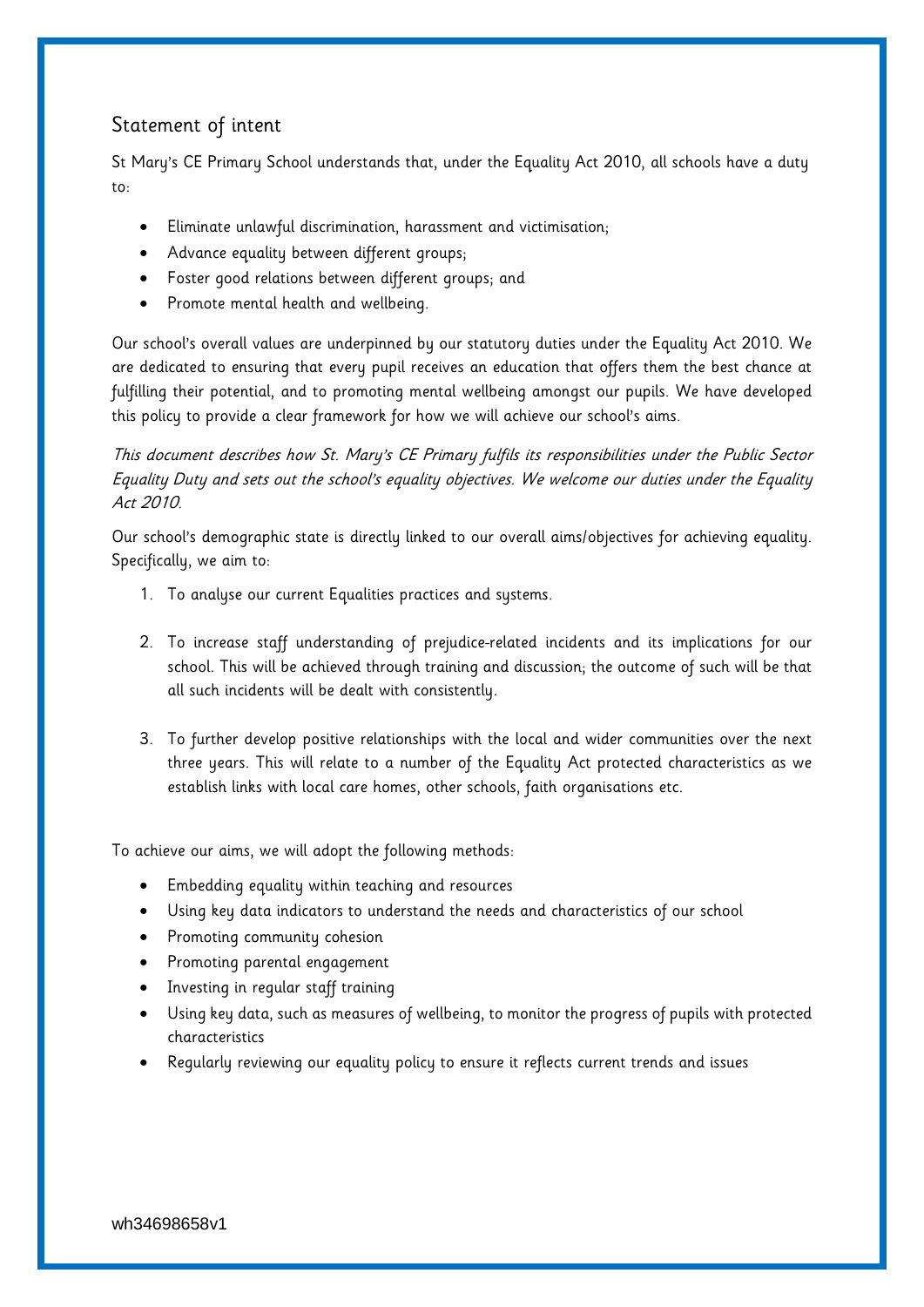## <span id="page-3-0"></span>1. Legal framework

- 1.1. This policy has due regard to statutory legislation, including, but not limited to, the following:
	- Human Rights Act 1998
	- The Equality Act 2010
	- Data Protection Act 2018
- 1.2. This policy has due regard to statutory guidance, including, but not limited to, the following:
	- DfE (2014) 'The Equality Act and schools'
	- DfE (2018) 'Promoting the education of looked after children and previously looked after children'
	- DfE (2018) 'Gender Separation in mixed schools'
	- DfE (2014) 'Equality Act 2010: advice for schools'
	- DfE (2018) 'Mental health and wellbeing provision in schools'
- 1.3. This policy is related to the following other school policies:
	- LAC Policy
	- SEND Policy
	- Curriculum Policy
	- Anti-bullying Policy
	- Child Protection and Safeguarding Policy
	- Behavioural Policy
	- Data Protection Policy
	- Complaints Procedures Policy

## <span id="page-3-1"></span>2. Roles and responsibilities

- 2.1. The Academy Council will:
	- Be responsible for ensuring the school complies with the appropriate equality legislation and regulations.
	- Take all reasonable steps to ensure pupils and potential pupils will not be discriminated against, harassed or victimised in relation to:
		- Admissions.
		- The way the school provides and education for pupils.
		- How pupils are provided with access to benefits, facilities and services.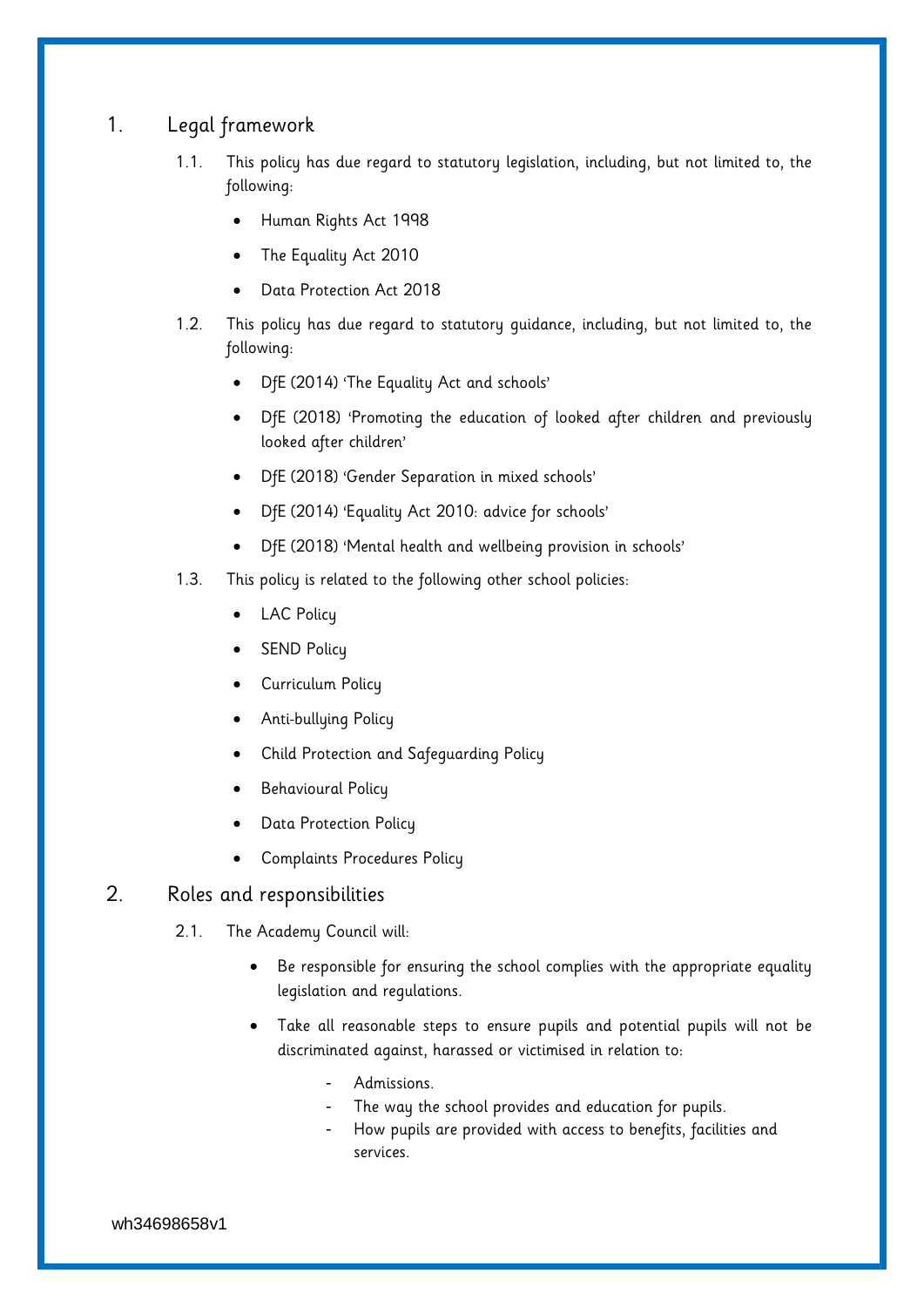- The exclusion of a pupil or subjecting them to any other detriment.
- Ensure all policies are developed and implemented with appropriate equality impact assessments informing future plans in collaboration with the headteacher.
- 2.2. The headteacher will:
	- Implement this policy, ensuring that all staff and pupils apply its guidelines fairly in all situations.
	- Conduct regular training sessions to ensure all members of staff are aware of their responsibilities, as well as to develop their skills and knowledge.
	- Review and amend this policy, taking into account new legislation and government guidance, and previously reported incidents, in order to improve procedures.
	- Ensure that appropriate counselling is made available for pupils who require immediate interventions, parental assistance and personal counselling.
- 2.3. Staff will:
	- Be alert to the possible harassment of pupils, both inside and outside of the school, and to deal with incidents of harassment/discrimination as the highest priority.
	- Carry out their statutory duties relating to equal opportunities, inclusivity and pertaining to their specific roles.
	- Have due regard to the sensitivities of all pupils, and not provide material that may cause offence.

## <span id="page-4-0"></span>3. Data protection

- 3.1. The school will adopt secure controls on sensitive personal data, ensuring all data is accurate, secure and processed fairly and lawfully.
- 3.2. The school will gain consent from pupils and parents before any sensitive personal data is processed.
- 3.3. The school will respect all pupils' right to privacy and will not disclose a pupil's trans<sup>1\*</sup> status or sexual orientation to any other pupils, staff members or third parties.
- 3.4. The school holds a Data Protection Policy containing further information addressing data protection.

## <span id="page-4-1"></span>4. Protected characteristics

-

<sup>1</sup> Trans\* is an umbrella term that refers to all of the identities within the gender identity spectrum.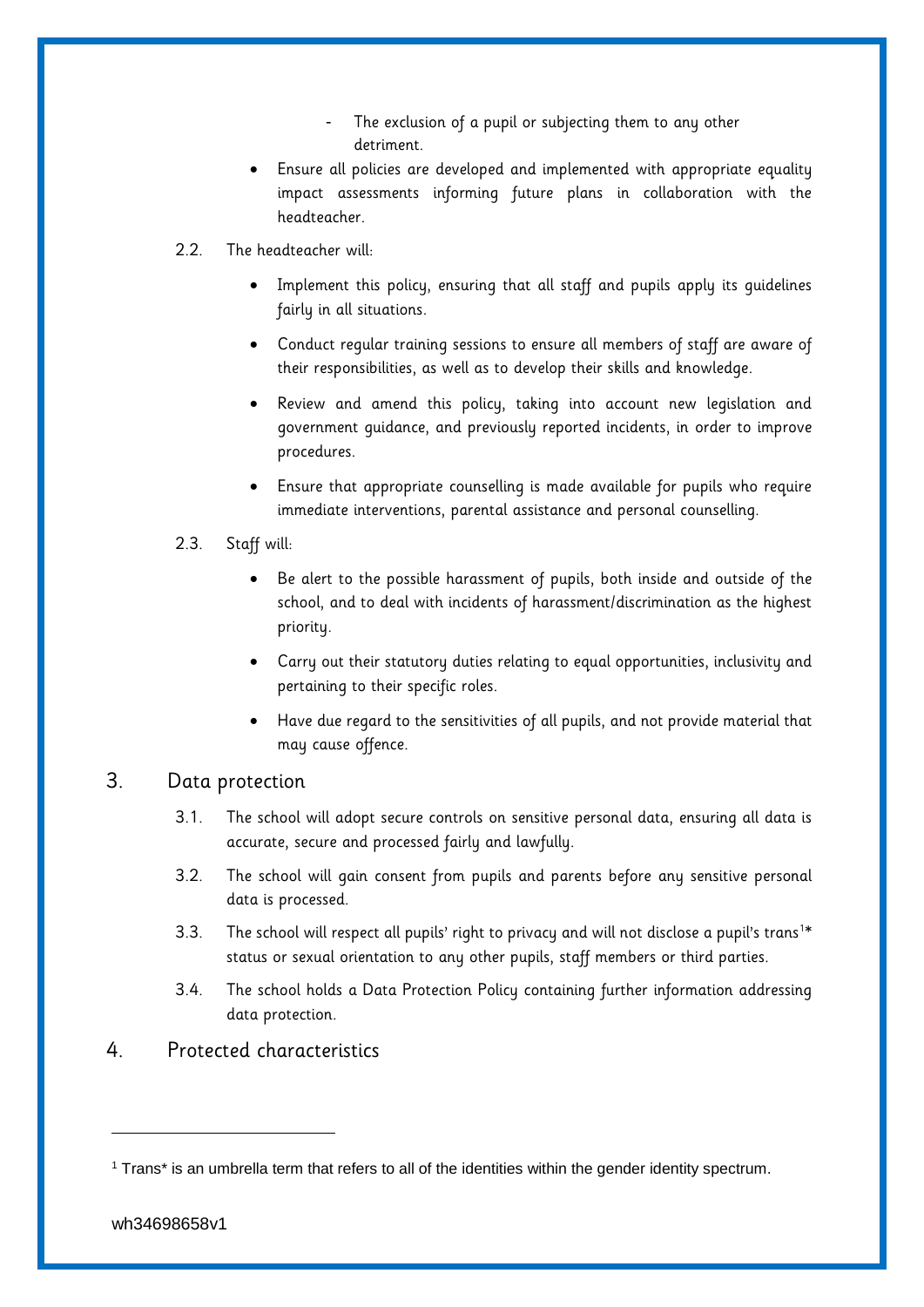- 4.1. We will not discriminate against, harass or victimise a pupil, or prospective pupil, because of their:
	- Sex.
	- Race.
	- Disability, which includes mental health, encompassing prejudiced assumptions, attitudes or behaviours related to mental health.
	- Religion or belief.
	- Sexual orientation.
	- Gender reassignment.
	- Pregnancy or maternity.
- 4.2. We will not discriminate against a pupil, or prospective pupil, because of a characteristic related to a person, such as a parent, with whom the pupil or prospective pupil is associated.
- 4.3. We will not discriminate against a pupil, or prospective pupil, because of a characteristic which they are believed to have, even if the belief is mistaken.
- 4.4. We will regularly review our school practices to ensure that they are fair with regard to all the protected characteristics listed in 4.1.
- <span id="page-5-0"></span>5. Sex
	- 5.1. For the purpose of this policy, sex refers to their biological assignment at birth depending on their reproductive organs. We understand some pupils may wish to identify with another gender, and we will support pupils through their transitioning phases.
	- 5.2. We will ensure that pupils of one sex are not singled out for different or less favourable treatment from that given to pupils of other sexes. – to achieve this,
	- 5.3. There may be occasions where we deem it necessary to teach some subjects in singlesex classes, such as RSE, but we will ensure that such classes do not give pupils an unfair disadvantage when compared to pupils of the other sex in other classes.
	- 5.4. The school will only separate pupils by sex where there is reasonable justification or if one of the following applies:
		- Girls or boys will suffer a disadvantage connected to their sex
		- Girls or boys have needs that are different from the needs of the other sex
		- Participation in an activity by girls or boys is disproportionately low
	- 5.5. The school will consider non-statutory exceptions on a case-by-case basis, and regularly review the impact of any separation to ascertain whether it remains lawful.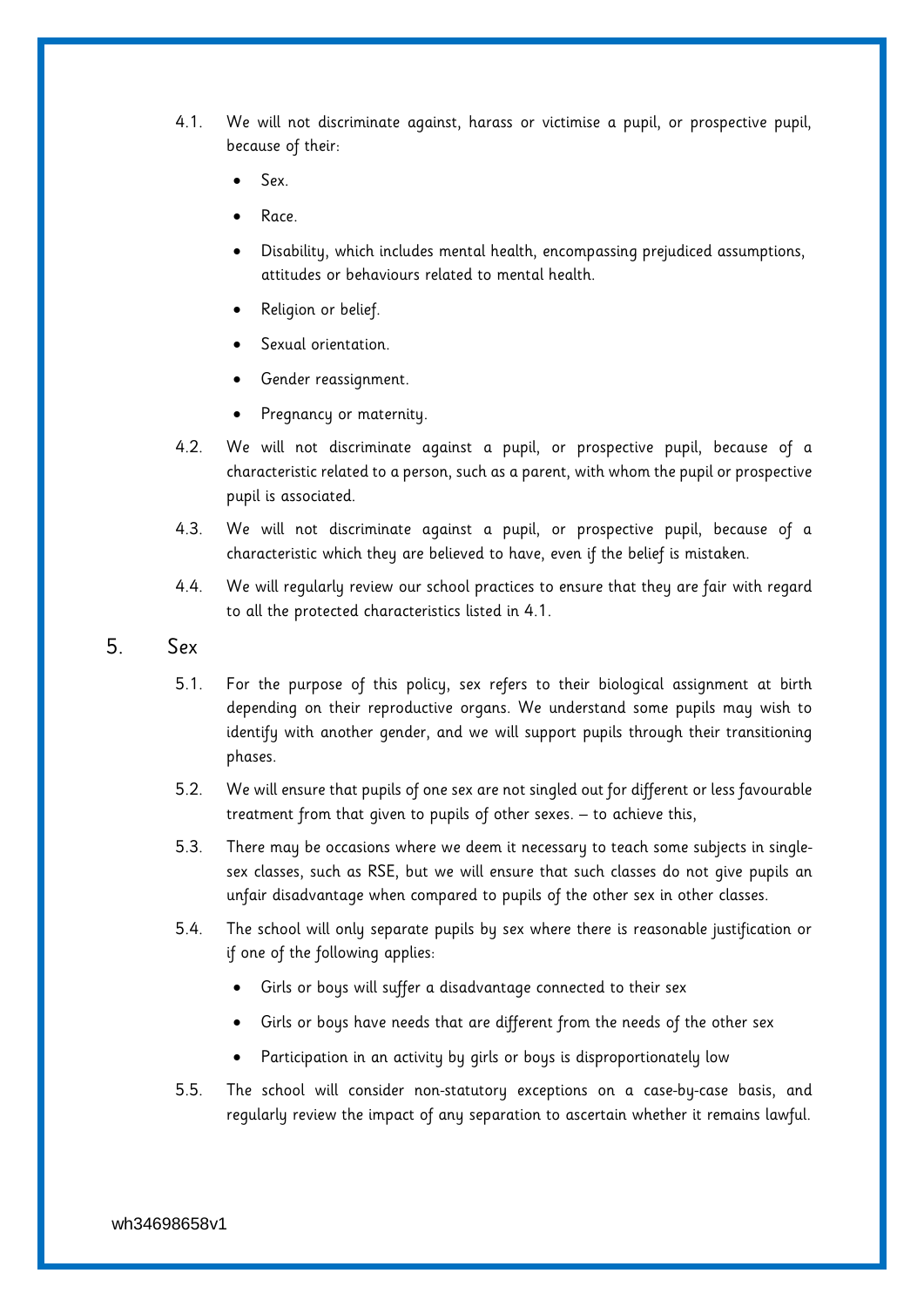- 5.6. Boys and girls will be offered an equal opportunity to undertake any activity in the school, e.g. in relation to technology lessons all pupils will be allowed to choose which skills they learn.
- 5.7. Occasions where boys and girls are separated to be taught in single-sex classes will be documented and the separation justified to ensure parents, Ofsted and, where necessary, the wider community can understand the reasons behind segregation.
- 5.8. Where a subject is taught in a single-sex class, pupils undergoing gender reassignment will be allowed to attend the single-sex class that corresponds with the gender they identify with.
- 5.9. Pupils' age and stage of development will be taken into consideration before segregating sports teams
- 5.10. Both sexes will have equal opportunities to participate in comparable sporting activities; where segregation is deemed necessary, the single-sex sports teams will receive the same quality and amount of resources.

## <span id="page-6-0"></span>6. Race and ethnicity

- 6.1. We will ensure that pupils of all races and ethnicities (including those who have EAL) are not singled out for different and less favourable treatment from that given to other pupils, regularly reviewing our school practices to ensure that they are fair.
- 6.2. We will not segregate pupils on the basis of their race or ethnicity, understanding that claims of 'separate but equal' will not be tolerated, and that such actions will always be viewed as direct discrimination.
- 6.3. We may, however, take positive action, e.g. organising open days for pupils and families of a specific race that is under-represented, to address the particular challenges affecting pupils of one racial or ethnic group, where this can be shown to be a proportionate way of dealing with such issues.

## <span id="page-6-1"></span>7. Disability

- 7.1. We will ensure that pupils with disabilities are not singled out or treated less favourably than other pupils simply because they have a disability, which includes any mental health issue, regularly reviewing our school practices to ensure they are fair.
- 7.2. We will ensure that we do not discriminate against pupils with a disability by implementing a rule for all pupils that could have an adverse effect on pupils with disabilities only (for example, making physical fitness a basis for admission, or asking all pupils to deliver a presentation, as this could be unfair towards pupils with anxiety), unless it is for a legitimate reason and is a proportionate way of achieving that legitimate aim.
- 7.3. We will ensure that we do not discriminate against pupils with disabilities because of something which is a consequence of their disability (for example, by not allowing a pupil on crutches outside at break time because it would take too long for him/her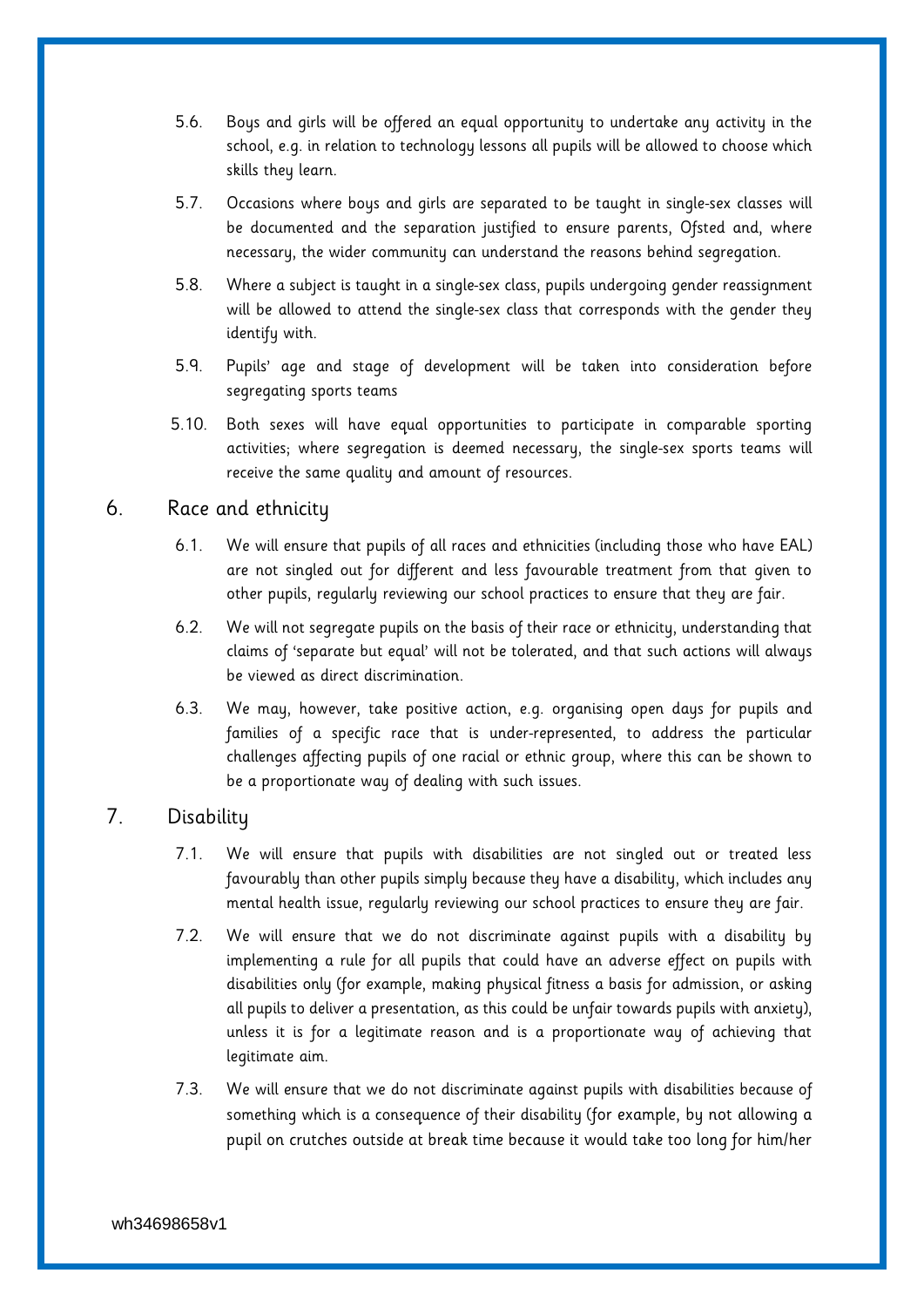to get in and out), unless it is for a legitimate reason and is a proportionate way of achieving that legitimate aim.

- 7.4. We will make any reasonable adjustments, and provide any auxiliary aids, necessary to ensure the full inclusion of pupils with disabilities, especially where the pupil also has SEND but does not have a SEND statement or EHC plan.
- 7.5. We will meet our duty to undertake accessibility planning for pupils with disabilities and ensure that an Accessibility Plan is implemented and reviewed where necessary.
- 7.6. The school adheres to our SEND Policy containing further information addressing equal opportunities for pupils with SEND.

## <span id="page-7-0"></span>8. Religion and belief

- 8.1. We will ensure that pupils are not singled out or treated less favourably because of their religion or belief, regularly reviewing our school practices to ensure that they are fair.
- 8.2. We will ensure that pupils are provided with the appropriate space in which they can practice their faith, e.g. to perform their daily prayers.
- 8.3. Absences in relation to religious observances will be handled in accordance with the school's Attendance Policy.
- 8.4. The school will liaise with local religious leaders of all faiths to inform the amount of leave pupils will be granted in relation to religious observance.

## <span id="page-7-1"></span>9. Sexual orientation

- 9.1. We will ensure that all gay, lesbian and bi-sexual pupils, or the children of gay, lesbian or bi-sexual parents, are not singled out for different or less favourable treatment from that given to other pupils, regularly reviewing our school practices to ensure that they are fair.
- 9.2. Secondary schools We will ensure that pupils are taught about the nature of marriage, including same-sex marriage by presenting the facts of English and Welsh law – teachers will not offer personal opinions when discussing marriage in RSE.
- 9.3. We will ensure that any religious beliefs with regards to sexual orientation are taught to pupils in an educational context, in a manner that is not prejudicial or discriminatory.
- 9.4. RSE lessons will be taught in accordance with our Relationships and Sex Education Policy.
- 9.5. We will ensure that there is a designated safe space within our school where pupils can discuss issues of sexual orientation without fear of discrimination.

## <span id="page-7-2"></span>10. Gender reassignment

10.1. We will ensure that pupils are not singled out or treated less favourably because they have undergone, or are proposing to undergo, gender reassignment, or have trans\* parents, regularly checking our school practices to ensure that they are fair.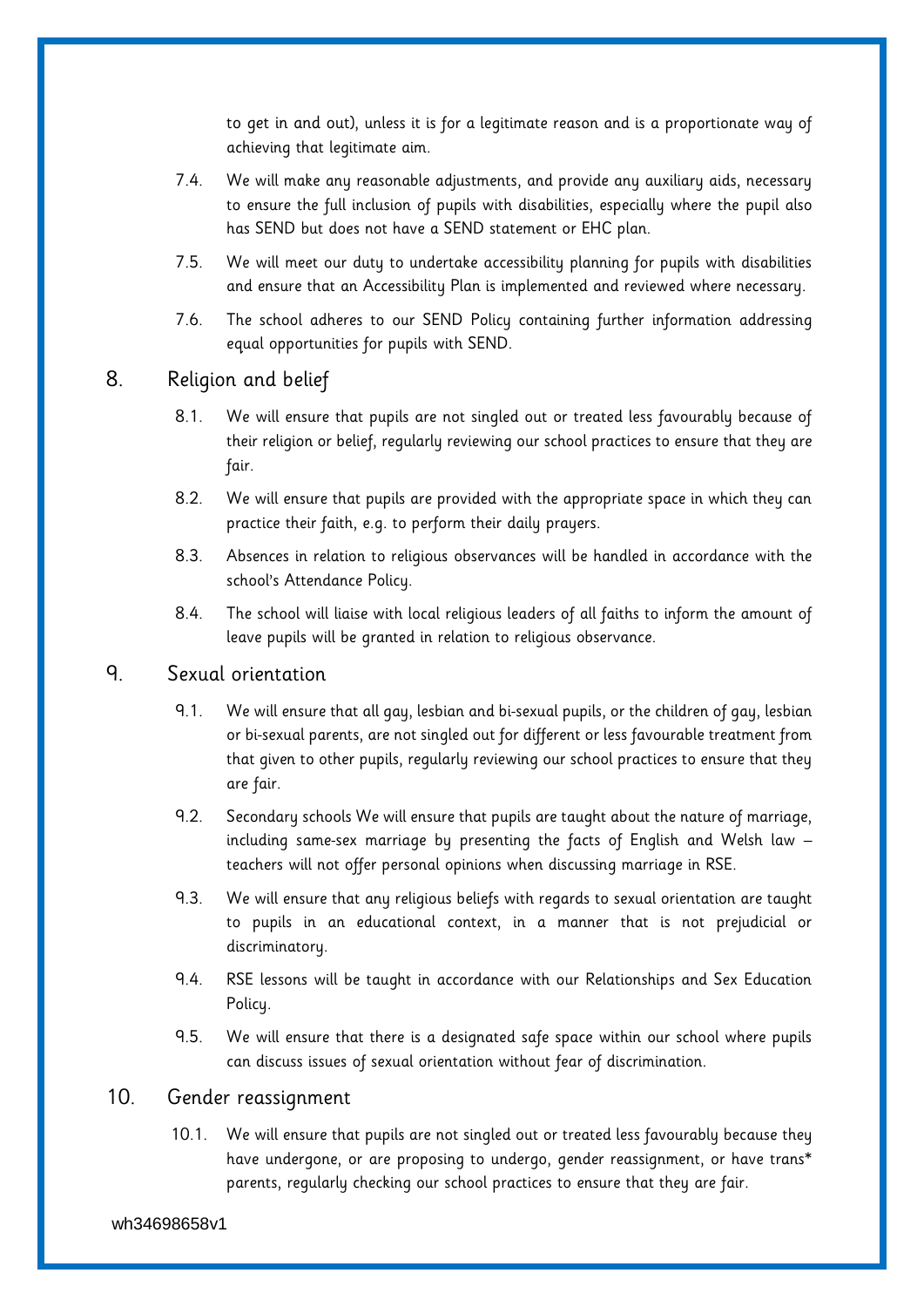- 10.2. We will make reasonable adjustments to accommodate absence requests for treatment and support of trans\* pupils by external sources, e.g. charities such as Stonewall. Any such absences will be recorded accurately and sensitively by the SENCO to ensure the privacy of the pupil.
- 10.3. Pupils have the right to dress in accordance with their true gender identity within the constraints of our dress code, outlined in our School Uniform Policy.
- 10.4. We will ensure that there are suitable toilet and changing facilities for pupils to use, including:
	- Unisex toilets and changing facilities
	- Private changing facilities if required
- 10.5. The facilities will be made available to all pupils and pupils can use the facility they feel most comfortable in e.g. a trans\* pupil using a private changing room.
- 10.6. We will ensure that there is a designated safe space within our school where trans\* pupils can discuss issues of gender without fear of discrimination.
- 10.7. The school abides by our LGBT Policy containing further information addressing equal opportunities for trans\* pupils with SEND.

## <span id="page-8-1"></span>11. Looked after children (LAC)

<span id="page-8-0"></span>.

- 11.1. LAC, and previously LAC (PLAC), will be given the highest priority for admissions, as per the requirements of our Admissions Policy.
- 11.2. We will ensure that pupils are not singled out or treated less favourably because they are looked after, or have previously been looked after, by the state.
- 11.3. A personal education plan will be created, and implemented, for all LAC and PLAC, to ensure that their education and development needs are fully covered, including appropriate transition and catch-up support to ensure that they do not fall behind.
- 11.4. We will ensure that any SEND that a LAC or PLAC has, are duly taken into account and addressed, whether this is with or without a SEND statement or EHC plan.
- 11.5. The school adheres to our LAC Policy containing further information addressing equal opportunities for LAC.

### <span id="page-8-2"></span>12. The curriculum

- 12.1. We believe that pupils should be exposed to thoughts and ideas of all kinds, however challenging or controversial, and will not make any unjustified changes to our curriculum content on the grounds of any protected characteristics that a pupil may have.
- 12.2. We will ensure, however, that the curriculum is as balanced as possible, and delivered in such a way that prevents discrimination, and the promotion of prejudicial stereotypes.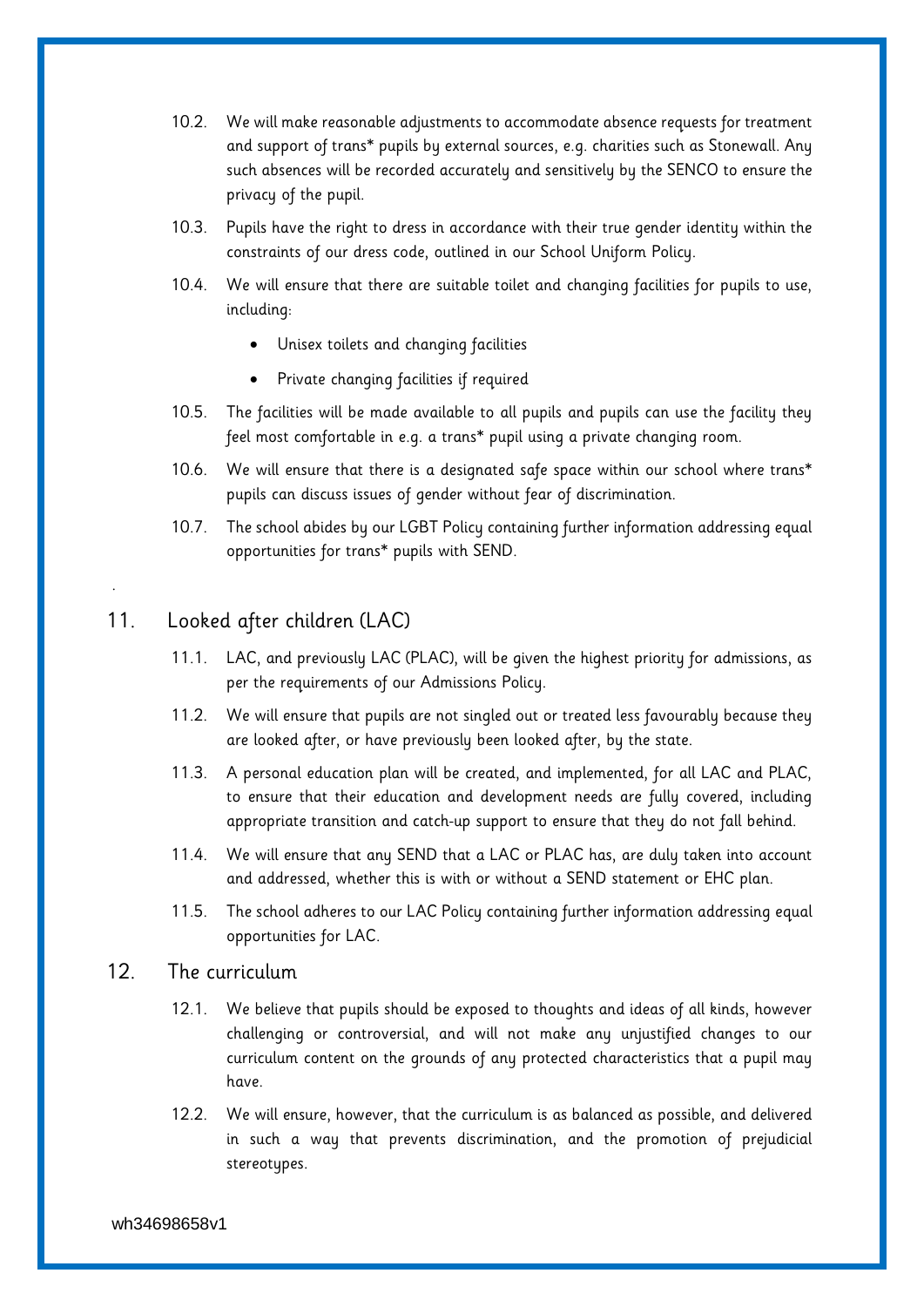New To ensure equality, diversity and tolerance is taught and promoted throughout each subject area: these elements are promoted throughout the curriculum, for example discussion of stereotypes, cultures and difference in lessons.

- 12.3. The observation of inclusive teaching strategies is a key aspect of the SLT's annual programme of monitoring.
- 12.4. We will respect the right of parents to withdraw their child from RSE.

## <span id="page-9-0"></span>13. Promoting inclusion

- 13.1. We will promote inclusion and equality at our school through:
	- Ensuring that pupils are called by their preferred names, taking into account the correct spelling, structure and pronunciation.
	- Ensuring, as far as possible, that our Academy Council and staff reflect the full diversity of our local community.
	- Providing an environment where prejudiced assumptions, attitudes and behaviours are continually challenged.
	- Instilling in pupils an awareness of prejudice, giving them confidence that it can, and must, be eradicated.
	- Providing a variety of educational and residential visits that expose pupils to a wide range of cultural experiences.
	- New Ensuring equal access to opportunities, such as extra-curricular activities and the curriculum.
	- Taking care in the use of language and the choice of resources, so that teaching and non-teaching staff avoid reinforcing stereotypical views of society.
	- Valuing the cultural experiences and contributions of all pupils, regardless of any protected characteristic that they may have.
	- Communicating our policy to parents to gain their understanding, agreement and support for its provisions.
	- Discussing equality issues as an agenda item for the school council.
	- New Promoting equality of opportunity within the wider society.

## <span id="page-9-1"></span>14. Supporting pupils with medical conditions

- 14.1. We will ensure that any medical conditions related to a pupil with a protected characteristic is fully supported in line with our Supporting Pupils with Medical Conditions Policy.
- <span id="page-9-2"></span>15. Pupils that have left school
	- 15.1. Our responsibility not to discriminate, harass or victimise does not end when a pupil has left school. It will continue to apply with regards to subsequent actions related to our previous relationship with the pupil, such as the provision of references.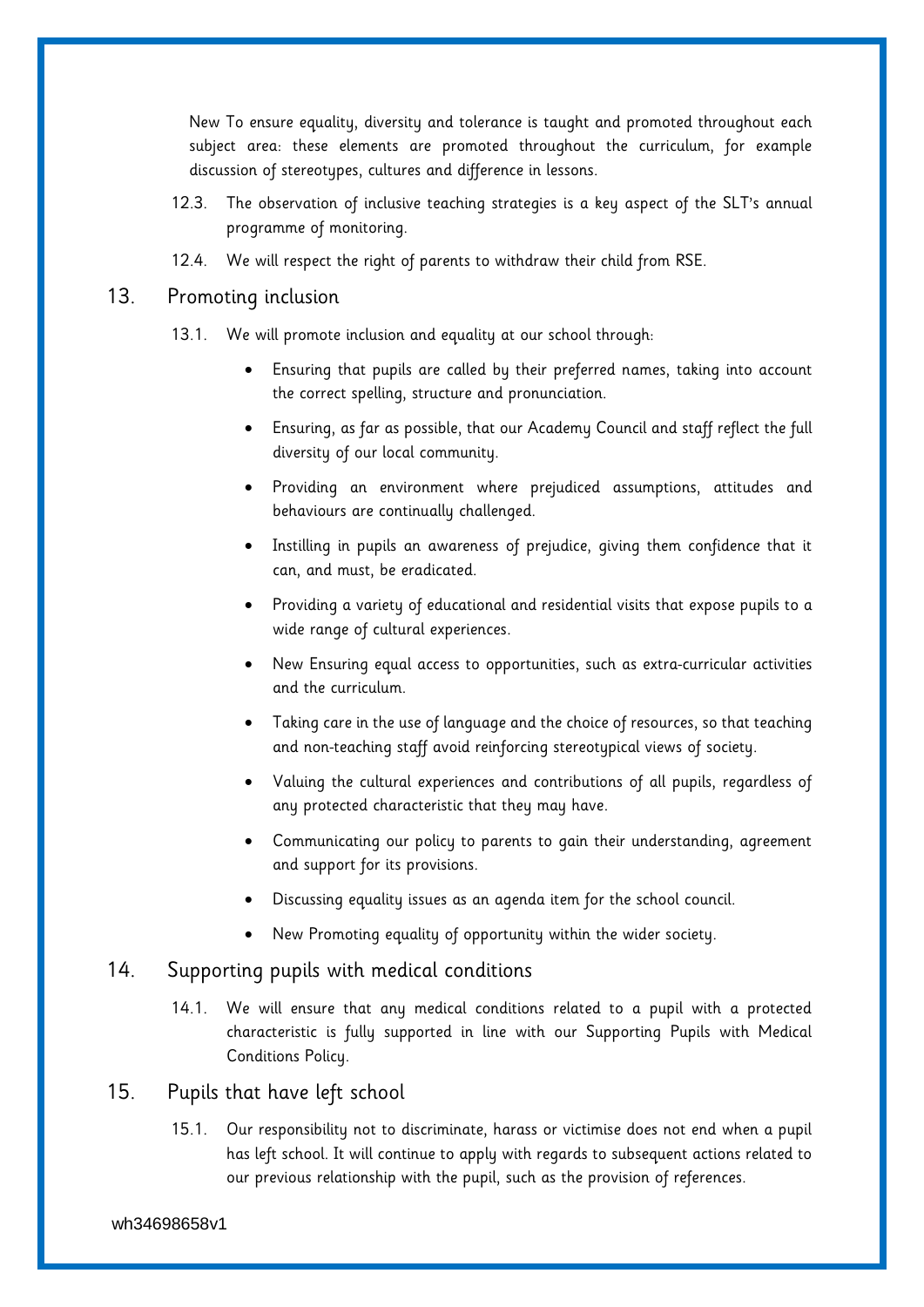# <span id="page-10-0"></span>16. The Public Sector Equality Duty

16.1. We will meet our duty to publish:

- Annual information to demonstrate how the school is complying with the Public Sector Equality Duty, taking into account the specific circumstances surrounding pupils who have any of the protected characteristics outlined in [section 4.](#page-4-1)
- Equality objectives (at least every four years) outlining how we may further equality in our school.
- 16.2. There are some protected characteristics where statistical data is less likely to be readily available, and pupils will not be pressured into providing information related to any characteristic which they may identify with.

## <span id="page-10-1"></span>17. Bullying and discrimination

- 17.1. Our Anti-bullying Policy will be used in conjunction with this policy in order to prevent, and effectively deal with, any discriminatory incidents.
- 17.2. Any incidents of a child protection or safeguarding nature will be reported, recorded and dealt with in line with the process in our Child Protection and Safeguarding Policy.
- 17.3. It the responsibility of the headteacher to decide whether it is appropriate to notify social services, and/or the police, of any incident.
- 17.4. Concerns with regards to the handling of bullying and discrimination incidents will be dealt with via the procedures outlined in our Complaints Procedures Policy.

## <span id="page-10-2"></span>18. Staff training

- 18.1. New staff will receive relevant training on the provisions of this policy during their HR induction.
- 18.2. Staff will receive the appropriate equalities training that will:
	- Focus on staff specialisms in relation to equality, for example, a focus on homophobic bullying to address a planned approach towards inclusion.
	- Ensure all staff are aware of, and comply with, current equalities legislation and government recommendations.
	- Ensure all staff are aware of their responsibilities and how they can support pupils with protected characteristics.
	- Provide support for teachers to effectively manage any discrimination towards pupils with protected characteristics.
	- Provide up-to-date information on the terms, concepts and current understandings relating to each of the protected characteristics.
	- Develop appropriate strategies for communication between parents, educators and pupils about any issues related to a protected characteristic.